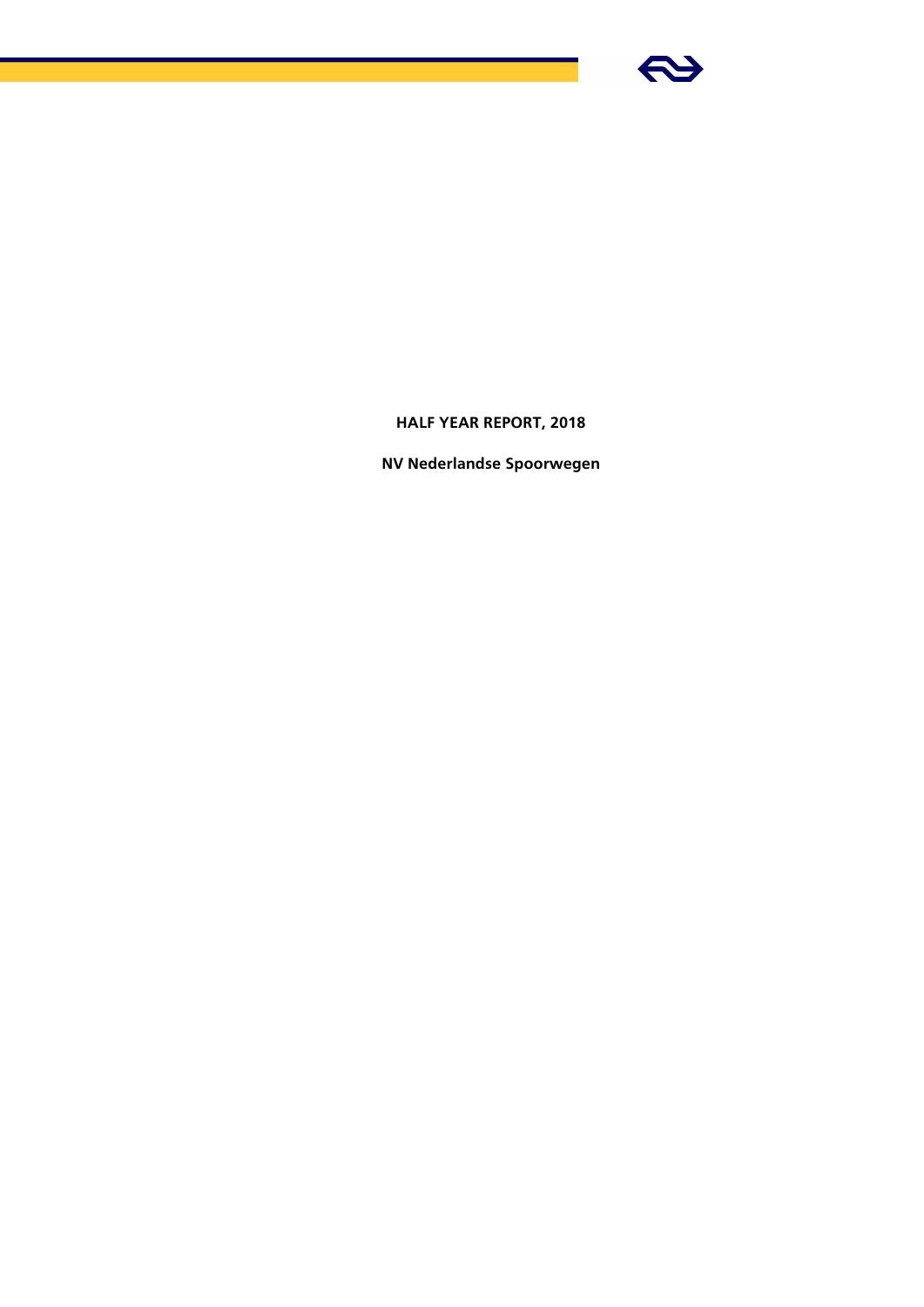

**Date** 15 August 2018 **Page** 2/17

# *NV Nederlandse Spoorwegen Half year report 2018 for the six-months period ended 30 June 2018*

## Condensed consolidated statement of income for the six months period ending on 30 June 2018 NV Nederlandse Spoorwegen

(in millions of euros)

|                                                                    | first six months |          |          |
|--------------------------------------------------------------------|------------------|----------|----------|
|                                                                    | Note             | 2018     | 2017     |
| Revenue                                                            | 6)               | 2,871    | 2,529    |
| Operating expenses                                                 |                  | $-2,858$ | $-2,545$ |
| Share in result of equity accounted investees, accounted for using |                  |          |          |
| the equity method                                                  |                  | 6        | 6        |
| Result from operating activities                                   |                  | 19       | $-10$    |
| Net finance income                                                 |                  | $-7$     | -3       |
| Result before income tax                                           |                  | 12       | $-13$    |
| Income tax                                                         | 7)               | -6       | $-1$     |
| Result for the period                                              |                  | 6        | $-14$    |
| Attributable to:                                                   |                  |          |          |
| Equity holder of the Company                                       |                  | 4        | $-14$    |
| Minority interest                                                  |                  | 2        |          |
| Result for the period                                              |                  | 6        | $-14$    |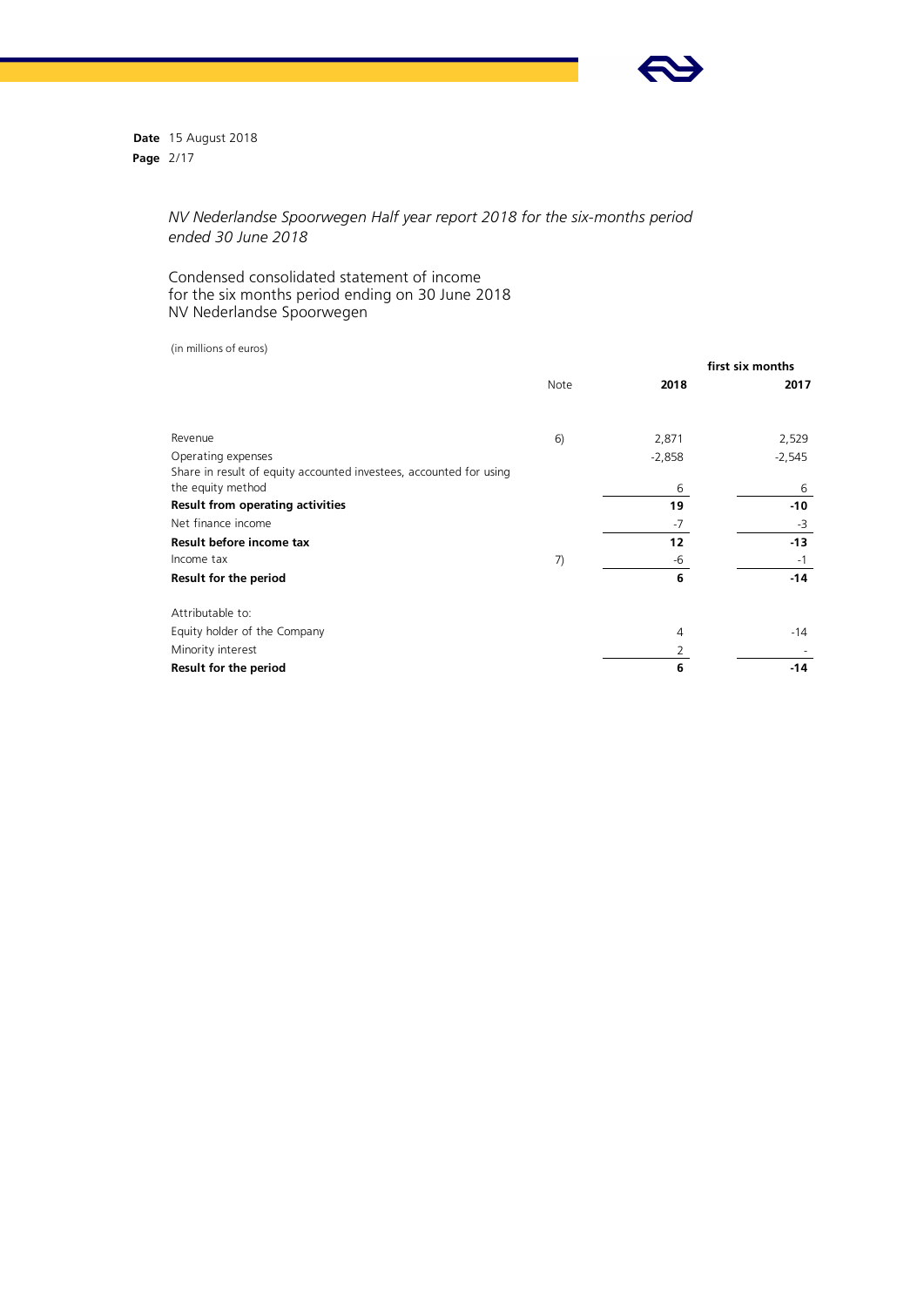

**Date** 15 August 2018 **Page** 3/17

#### Condensed consolidated statement of comprehensive income for the six months period ending on 30 June 2018 NV Nederlandse Spoorwegen

(in millions of euros)

| (in millions of euros)                                                                           |      | first six months |  |  |
|--------------------------------------------------------------------------------------------------|------|------------------|--|--|
|                                                                                                  | 2018 | 2017             |  |  |
| Result for the period<br>Other comprehensive income that is or may be classified into the income | 6    | -14              |  |  |
| statement                                                                                        | 9    | -5               |  |  |
| Other comprehensive income not being reclassified into the income statement                      | 15   |                  |  |  |
| Other comprehensive income recognised directly in equity                                         | 24   | $\overline{2}$   |  |  |
| Total comprehensive income                                                                       | 30   | $-12$            |  |  |
| Attributable to:                                                                                 |      |                  |  |  |
| Equity holder of the Company                                                                     | 25   | $-12$            |  |  |
| Minority interest                                                                                | 5    |                  |  |  |
| Total comprehensive income                                                                       | 30   | $-12$            |  |  |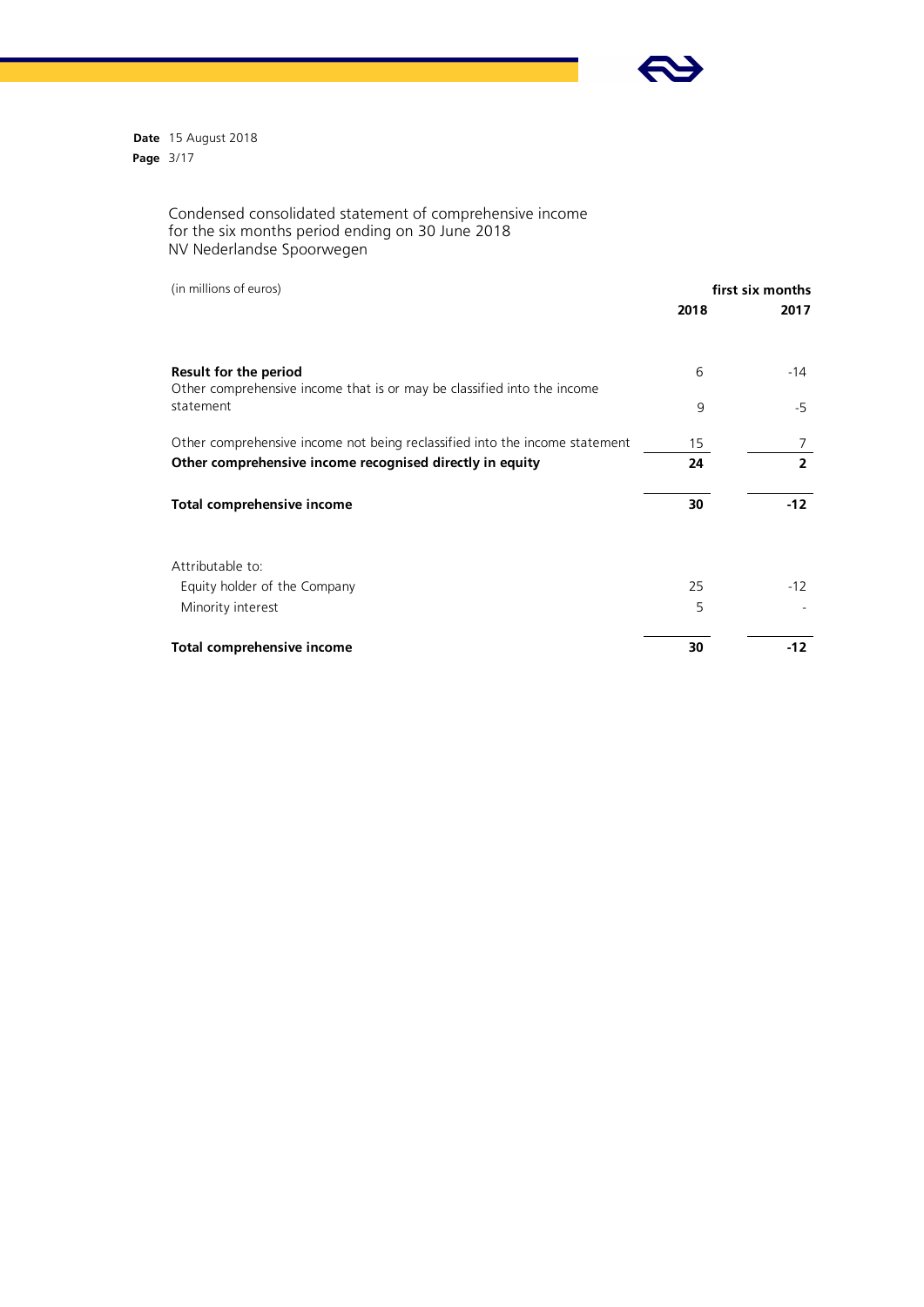

**Date** 15 August 2018 **Page** 4/17

> Condensed consolidated balance sheet as at 30 June 2018 NV Nederlandse Spoorwegen

| (in millions of euros)                                       | Note | 30 June 2018 | 31 December 2017 |
|--------------------------------------------------------------|------|--------------|------------------|
| <b>Assets</b>                                                |      |              |                  |
| Property, plant and equipment                                |      | 3.818        | 3.845            |
| Investment property                                          |      | 156          | 170              |
| Intangible non-current assets                                |      | 380          | 357              |
| Investments recognised using the equity method               |      | 15           | 26               |
| Other financial assets, including investments                | 1)   | 177          | 158              |
| Deferred tax assets                                          |      | 249          | 260              |
| <b>Total non-current assets</b>                              |      | 4.795        | 4.816            |
| Other current assets                                         |      | 925          | 833              |
| Cash and cash equivalents                                    |      | 907          | 565              |
| <b>Total current assets</b>                                  |      | 1.832        | 1.398            |
| <b>Total assets</b>                                          |      | 6.627        | 6.214            |
| <b>Equity and liabilities</b>                                |      |              |                  |
| <b>Total equity</b>                                          | 2)   | 3.500        | 3.477            |
| Deferred credits                                             |      | 294          | 314              |
| Loans and other financial liabilities, including derivatives | 3)   | 748          | 551              |
| Employee benefits                                            |      | 30           | 30               |
| Provisions                                                   |      | 103          | 114              |
| Accruals                                                     |      | 15           | 21               |
| Deferred tax liabilities                                     |      | 57           | 59               |
| <b>Total non-current liabilities</b>                         |      | 1.247        | 1.089            |
| Loans and other financial liabilities, including derivatives | 3)   | 103          | 201              |
| Other current liabilities                                    |      | 1.777        | 1.447            |
| <b>Total current liabilities</b>                             |      | 1.880        | 1.648            |
| <b>Total liabilities</b>                                     |      | 3.127        | 2.737            |
| <b>Total equity and liabilities</b>                          |      | 6.627        | 6.214            |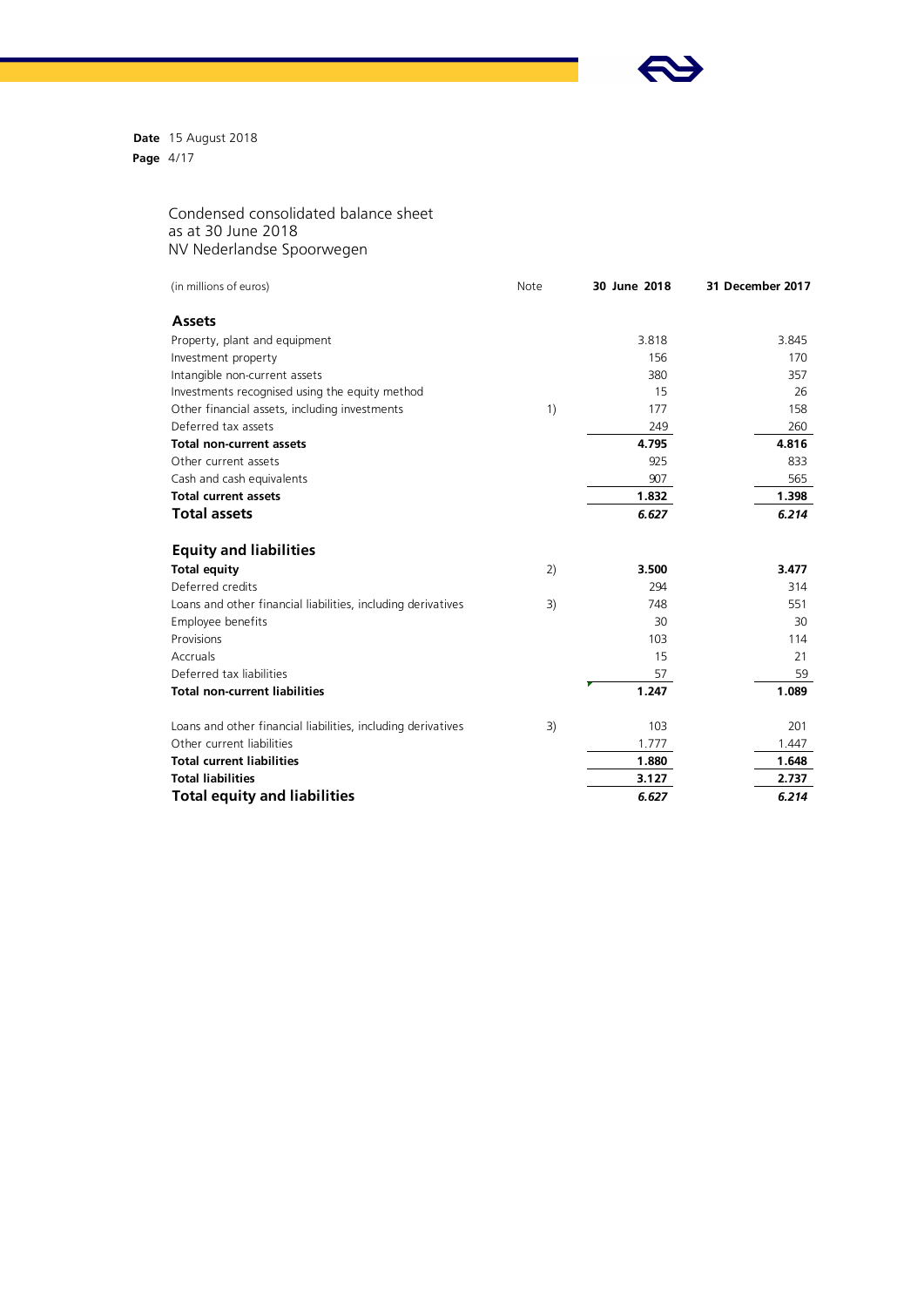

**Date** 15 August 2018 **Page** 5/17

#### Condensed consolidated cash-flow statement for the six months period ending on 30 June 2018 NV Nederlandse Spoorwegen

| (in millions of euros)                                       | first six months |        |  |
|--------------------------------------------------------------|------------------|--------|--|
|                                                              | 2018             | 2017   |  |
| Profit for the period                                        | 6                | $-14$  |  |
| Adjustments for:                                             |                  |        |  |
| Depreciation and amortisation                                | 176              | 164    |  |
| Impairment losses                                            | 0                | 2      |  |
| Other changes                                                | 5                | -13    |  |
|                                                              | 187              | 139    |  |
| Changes in working capital and other positions               | 253              | $-153$ |  |
|                                                              | 440              | $-14$  |  |
| Finance expenses paid and income tax paid                    | $-26$            | $-26$  |  |
| Net cash flow from operating activities                      | 414              | $-40$  |  |
| Finance revenues received                                    | 7                | 4      |  |
| Dividend from investments recognised using the equity method | 15               | 7      |  |
| Acquisition of assets (tangible and intangible)              | $-349$           | $-324$ |  |
| Acquisition of property investments                          | $\Omega$         | $-1$   |  |
| Disposal of assets (tangible and intangible)                 | 194              | 5      |  |
| Receipts/payments for other investments                      | 0                | 0      |  |
| Disposal of financial assets, including investments          | 1                | 11     |  |
| Acquisition of financial assets, including investments       | $-11$            | $-19$  |  |
| Net cash from investment activities                          | $-143$           | $-317$ |  |
| Net cash from operating and investment activities            | 271              | $-357$ |  |
| Repayment of loans taken out                                 | $-222$           | $-56$  |  |
| Long-term loans and other financial liabilities taken out    | 300              | 340    |  |
| Dividend paid                                                | -8               | $-79$  |  |
| Net cash from financing activities                           | 70               | 205    |  |
| Net increase/decrease in cash and cash equivalents           | 341              | $-152$ |  |
| Cash and cash equivalents as at 1 January                    | 565              | 743    |  |
| Effect of exchange rate fluctuations on cash held            | 1                | -9     |  |
| Cash and cash equivalents as at 30 June                      | 907              | 582    |  |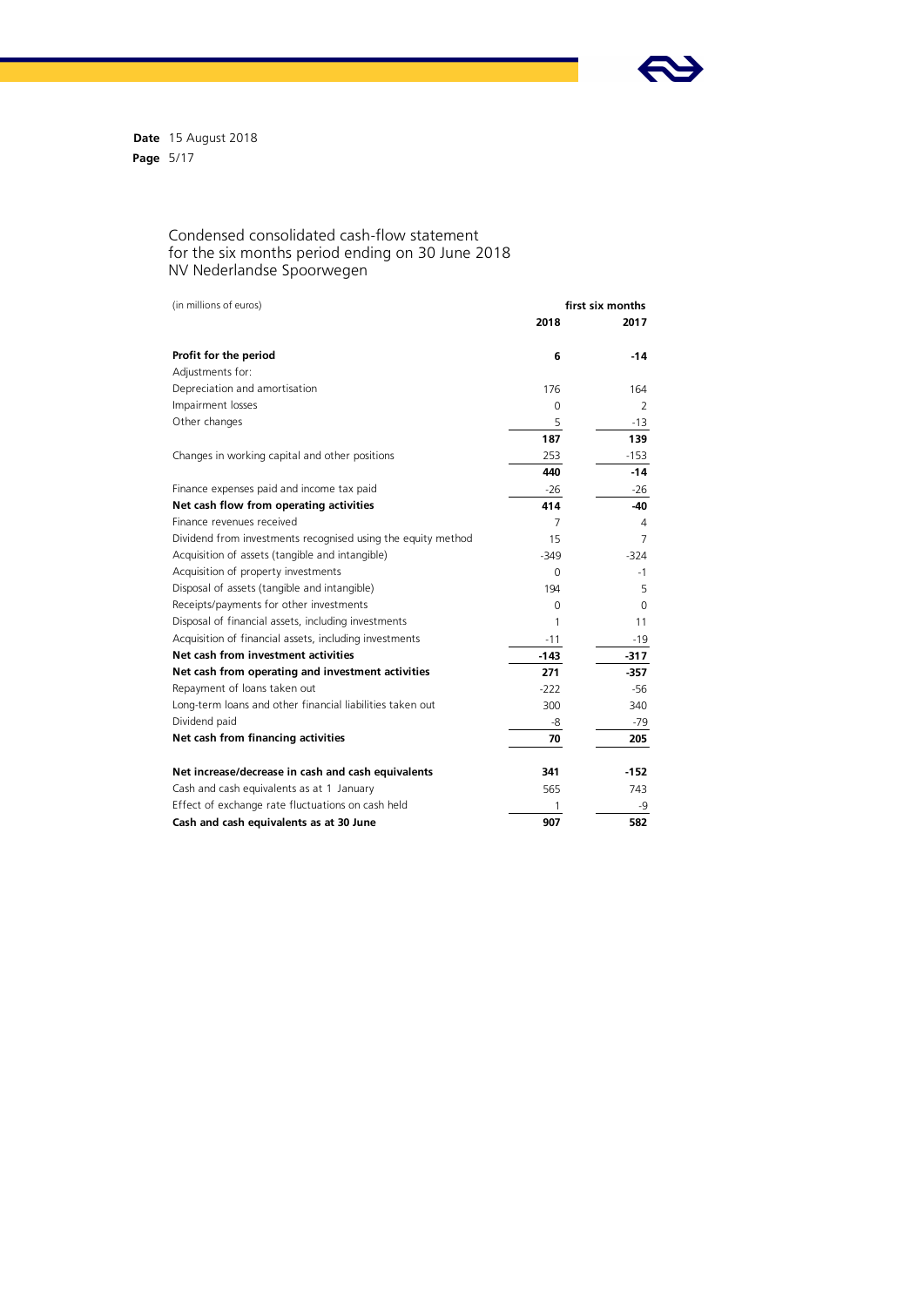

**Date** 15 August 2018 **Page** 6/17

#### Condensed consolidated statement of changes in equity in the six months period ending on 30 June 2018 NV Nederlandse Spoorwegen

|                                                         | Subscribed        |                              |                |                | Minority<br>participat |              |
|---------------------------------------------------------|-------------------|------------------------------|----------------|----------------|------------------------|--------------|
|                                                         |                   | share Miscellaneous Retained |                |                | ing                    | <b>Total</b> |
| (in millions of euros)                                  | capital           | reserves                     | profits        | <b>Total</b>   | interest               | equity       |
| Balance as at 1 January 2017                            | 1.012             | 35                           | 2.464          | 3.511          |                        | 3.511        |
| Realised and non-realised profits over the period       |                   |                              |                |                |                        |              |
| Profit for the period                                   |                   |                              | $-14$          | $-14$          | $\sim$                 | $-14$        |
| Non-realised profit                                     |                   | 2                            |                | $\overline{2}$ |                        | 2            |
| Total recognised profit for the period                  |                   | $\overline{z}$               | $-14$          | $-12$          |                        | $-12$        |
| Transactions with owners, recognised directly in equity |                   |                              |                |                |                        |              |
| Dividend paid to shareholders                           |                   |                              | $-79$          | $-79$          |                        | $-79$        |
| Balance as at 30 June 2017                              | 1.012             | 37                           | 2.371          | 3.420          |                        | 3.420        |
|                                                         |                   |                              |                |                |                        |              |
|                                                         | <b>Subscribed</b> |                              |                |                | Minority<br>participat |              |
|                                                         |                   | share Miscellaneous Retained |                |                | ing                    | <b>Total</b> |
| (in millions of euros)                                  | capital           | reserves                     | profits        | <b>Total</b>   | interest               | equity       |
| Balance as at 1 January 2018                            | 1.012             | 56                           | 2.408          | 3.476          | $\mathbf{1}$           | 3.477        |
| Realised and non-realised profits over the period       |                   |                              |                |                |                        |              |
| Profit for the period                                   |                   |                              | $\overline{4}$ | $\overline{4}$ | $\overline{2}$         | 6            |
| Non-realised profit                                     |                   | 21                           |                | 21             | 3                      | 24           |
| Total recognised profit for the period                  |                   | 21                           | $\overline{4}$ | 25             | 5                      | 30           |
| Transactions with owners, recognised directly in equity |                   |                              |                |                |                        |              |
| Other movements                                         |                   | $-12$                        | 13             | $\mathbf{1}$   |                        | 1            |
| Dividend paid to shareholders                           |                   |                              | -8             | -8             |                        | -8           |
|                                                         |                   | $-12$                        | 5              | $-7$           |                        | $-7$         |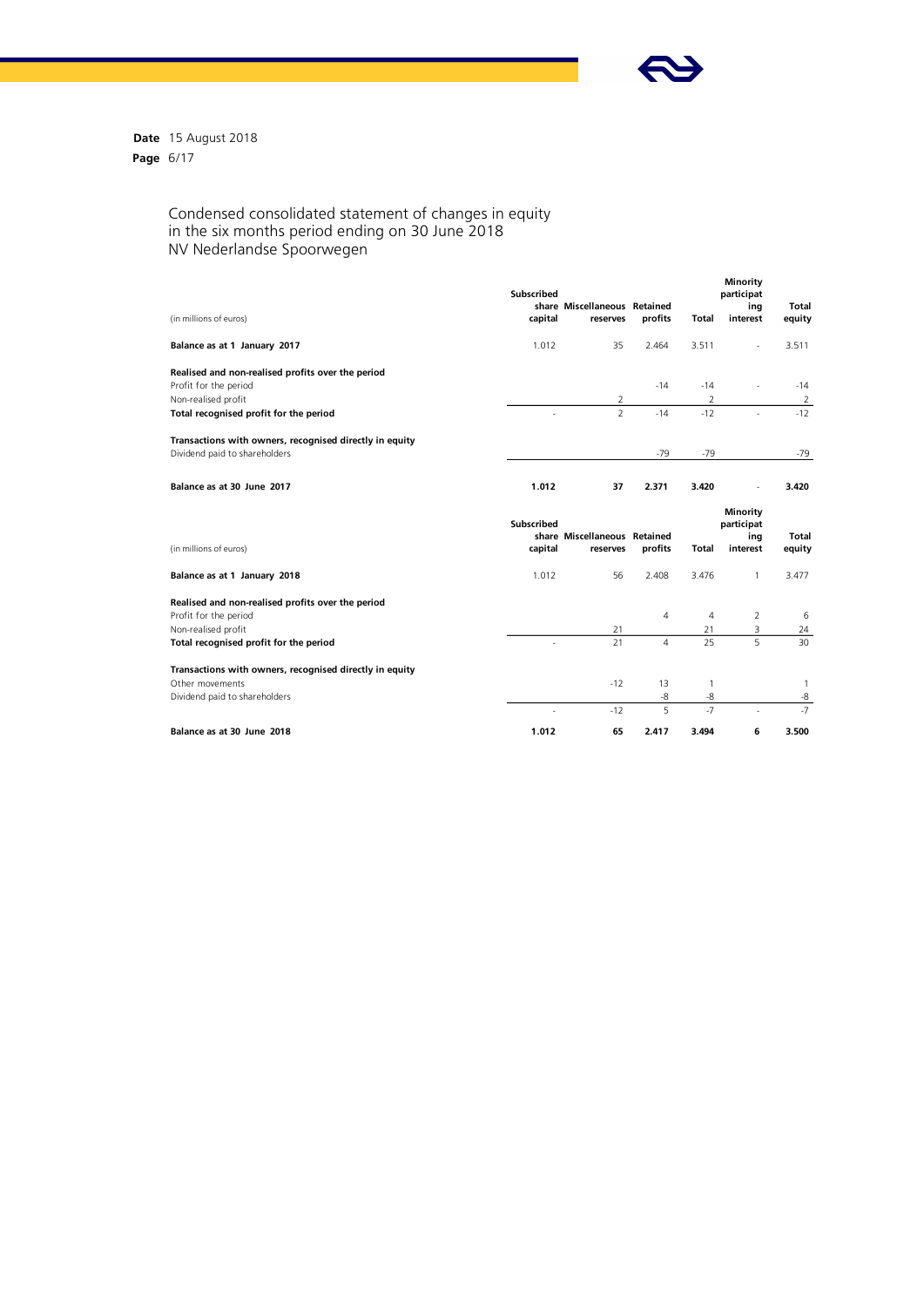

**Date** 15 August 2018 **Page** 7/17

Explanatory notes to the condensed consolidated Half year Report for 2018

## **General explanatory notes**

## *Reporting entity*

NV Nederlandse Spoorwegen has its registered office in Utrecht, Netherlands. The company's consolidated Half year report for 2018 covers the company and its subsidiaries (hereinafter referred to as the 'Group') and the Group's share in associates and companies that it controls jointly with third parties. NV Nederlandse Spoorwegen is the holding company of NS Groep, which in turn is the holding company of the operating companies that carry out the Group's various business operations.

The Half year report is published in both English and Dutch. In the event of any discrepancies between the Dutch and the English version, the information in the Dutch version prevails.

## *Statement of compliance*

This condensed consolidated Half year report was prepared in accordance with IAS 34 - *Interim financial reporting.* It does not contain all the information that is required for full financial statements and it should be read in combination with the Group's consolidated financial statements for 2017.

This condensed consolidated Half year report has been drawn up by the Executive Board, and discussed and approved by the Supervisory Board on 15 August 2018. This condensed consolidated half year Report has been reviewed by Ernst & Young Accountants LLP, but it has not been audited.

## *Significant accounting policies*

The accounting policies for the Group's financial reporting that are applied in this condensed consolidated interim report are the same as were applied in the consolidated financial statements for the 2017 financial year, with the exception of IFRS 15 and IFRS 9. The IFRS standards that changed as of 1 January 2018 did not materially affect the six-monthly figures.

#### *IFRS 15 – Revenue from Contracts with Clients*

IFRS 15 provides an extensive framework for deciding whether and when to recognise revenue and if so, how much. It replaces IAS 18 *Revenue*, IAS 11 *Construction Contracts* and related interpretations. The Group applied IFRS 15 using the cumulative effect method (without practical expedients), with the initial application of this standard effective on the date of first application (i.e. 1 January 2018). The application of IFRS 15 has no impact on the statement of financial position or income statement compared with recognition under previous guidelines.

#### *IFRS 9 – Financial Instruments*

IFRS 9 contains requirements for the recognition and measurement of financial assets, financial liabilities and some contracts for the acquisition or sale of non-financial items. This standard replaces IAS 39 *Financial Instruments: Recognition and Measurement*. The details of the new significant accounting policies for financial reporting and the nature and effect of the changes with respect to the previous measurement policy are set out below.

## *Classification and measurement of financial assets and financial liabilities*

IFRS 9 largely retains the existing requirements in IAS 39 for the classification and measurement of financial liabilities. However, it eliminates the following IAS 39 categories for financial assets: 'held to maturity', 'loans and receivables' and 'available for sale'. The application of IFRS 9 has not had a significant effect on the Group's accounting policies for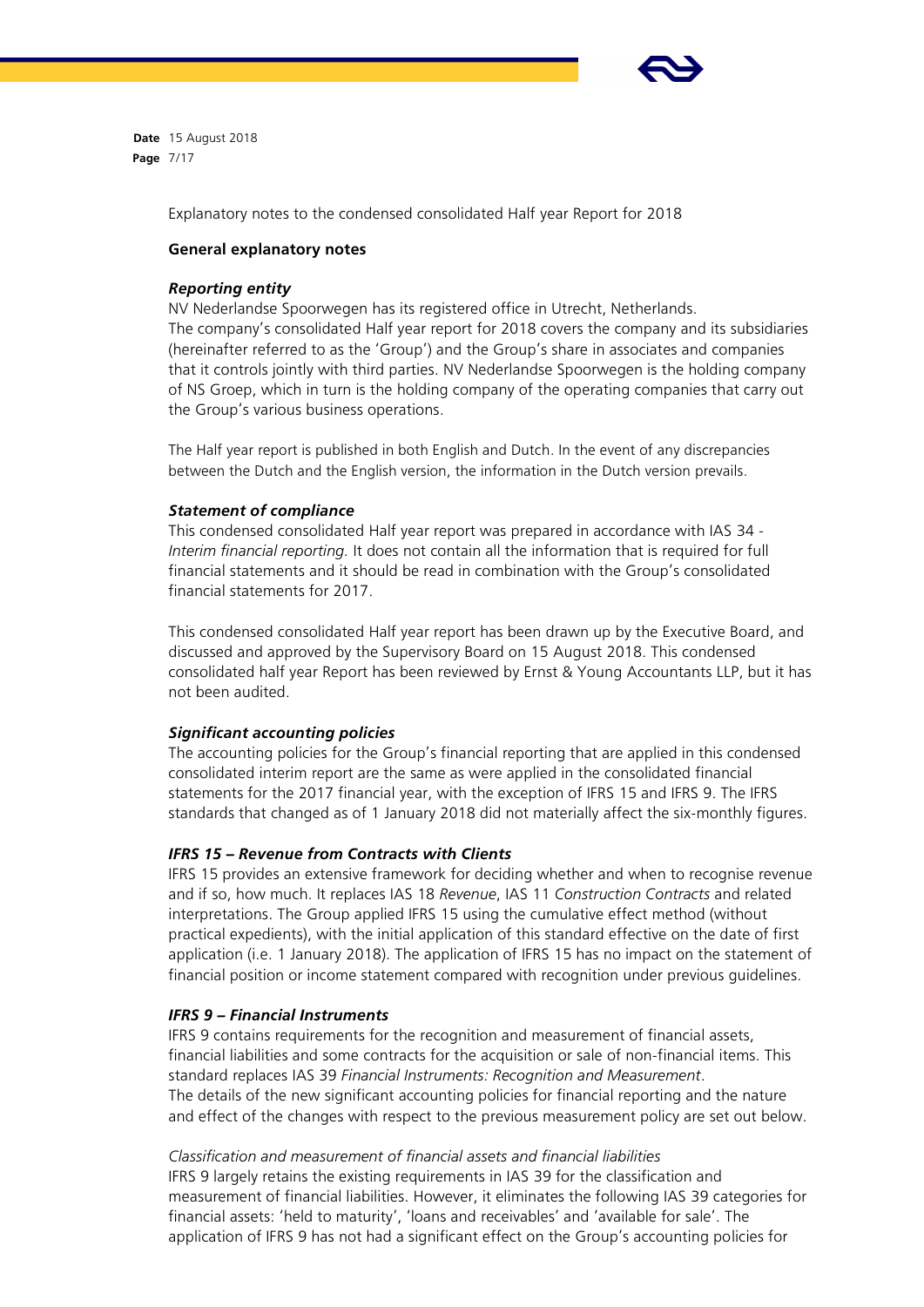

**Date** 15 August 2018 **Page** 8/17

> financial reporting with respect to financial liabilities and derivatives. The impact of IFRS 9 on the classification and measurement of financial assets is set out below. Under IFRS 9, a financial asset was measured on initial recognition at 'amortised cost', 'fair value recognised through comprehensive income — investments in debt instruments', 'fair value recognised through comprehensive income — investments in equity instruments' or 'fair value through the income statement'. The classification of financial assets under IFRS 9 is based on the NS business model within which the financial asset is managed and the characteristics of the contractual cash flows.

The following accounting policies for financial reporting apply to the application of subsequent measurements of financial assets.

*Financial assets in the case of fair value via the income statement* These assets are subsequently valued at their fair value. Net profits and losses, including any interest or dividend income, are recognised in the income statement.

#### *Financial assets at amortised cost*

These assets are subsequently valued at amortised cost using the effective interest method. Impairment losses are deducted from the amortised cost. Interest income, exchange rate gains and losses, and impairments are recognised in the income statement. Any profit or loss as a result of the removal from the balance sheet is recognised in the income statement.

*Fair value recognised via comprehensive income — investment in debt instruments* These assets are subsequently valued at their fair value. Interest income is calculated using the effective interest method; exchange-rate gains and losses, and impairments are recognised in the income statement. Other net profits and losses are recognised in comprehensive income. On derecognition, the cumulated profits and losses in the comprehensive income are reclassified to the income statement.

*Fair value recognised via comprehensive income — investment in equity instruments* These assets are subsequently valued at their fair value. Dividends are recognised as revenue in the income statement unless the dividend clearly essentially constitutes recovery of part of the costs of the investment. Other net profits and losses are recognised in comprehensive income and are never reclassified to the income statement.

The following table gives an explanation of the original measurement categories under IAS 39 and the new measurement categories under IFRS 9 for each class of financial assets in the Group as at 1 January 2018.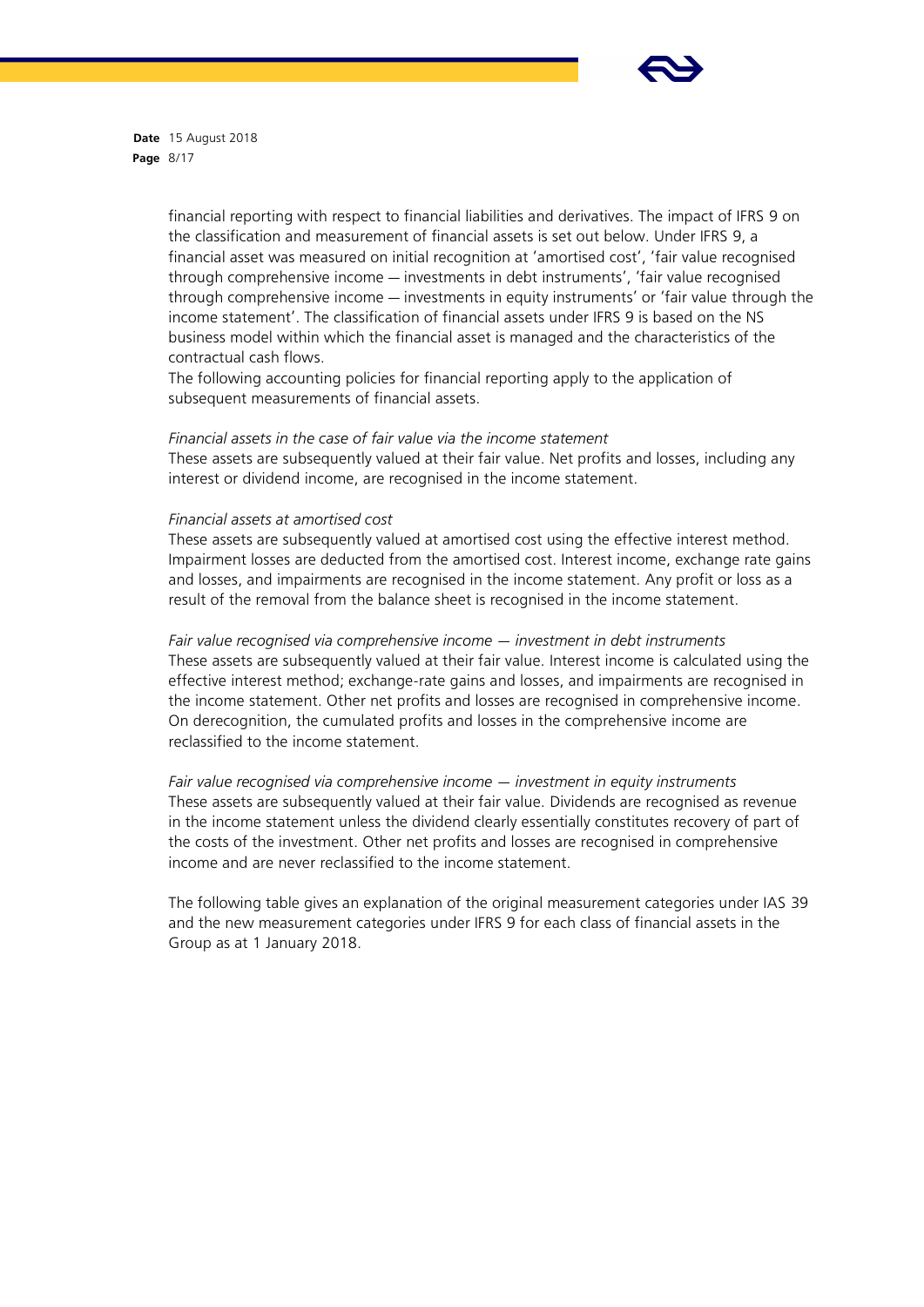

**Date** 15 August 2018 **Page** 9/17

(in millions of euros)

|                              | Original classification<br>under IAS 39 | New classification<br>under IFRS 9                                            | value under IAS 39 | Original carrying New carrying value<br>under IFRS 9 |
|------------------------------|-----------------------------------------|-------------------------------------------------------------------------------|--------------------|------------------------------------------------------|
| <b>Financial assets</b>      |                                         |                                                                               |                    |                                                      |
| Interest in shares           | Available for sale<br>financial assets  | Fair value through<br>other comprehensive<br>income - investment in<br>shares | 36                 | 36                                                   |
| Interest in bonds            | Available for sale<br>financial assets  | Fair value through<br>other comprehensive<br>income - investment in<br>debt   | 12                 | 12                                                   |
| Loans and receivables        | Loans and receivables Amortised costs   |                                                                               | 63                 | 63                                                   |
| <b>Financial leases</b>      | Loans and receivables Amortised costs   |                                                                               | 45                 | 45                                                   |
| Other financial fixed assets | Loans and receivables Amortised costs   |                                                                               | 2                  | 2                                                    |

## *Impairment of financial assets*

IFRS 9 replaces the 'incurred credit loss' model in IAS 39 with an 'expected credit loss' model. The new impairment model applies to financial assets valued at amortised cost, contract assets, and investments in debt investments when the fair value is recognised via the comprehensive income, but not to investments in equity instruments. Credit losses are recognised at an earlier stage in IFRS 9 than in IAS 39. This change has not led to material adjustments to the Group's figures.

#### *Hedge accounting*

The Group has elected to continue with the hedge accounting requirements of IAS 39. As a consequence, no changes were made.

#### *New guidelines for 2019*

The Group is currently investigating the consequences of IFRS 16 — *Leases*, application of which is mandatory as of the 2019 financial statements.

A new standard, IFRS 16 *Leases*, was published on 13 January 2017. Applying this standard will be mandatory as of 1 January 2019. The way lease contracts are dealt with in the accounts will change fundamentally. IFRS 16 eliminates the current recognition model, in which a distinction is made between finance leases (on-balance-sheet) and operating leases (off-balance-sheet). Instead, there will be a single model for recognition, comparable to the current finance lease accounting. The Group has started with the implementation of this guideline. This guideline is expected to have a major impact on the Group's balance sheet and profit, and it will result in a substantial expansion of the balance sheet due to the operating lease contracts for rolling stock in other countries. However, the impact on the income statement and statement of financial position will not have any significant consequences for NS.

## *Estimates and assessments*

The preparation of the Half year Report requires the Executive Board to make judgements, estimates and assumptions that affect the application of accounting policies and the reported value of assets and liabilities, and income and expenses. The estimates and corresponding assumptions are based on experiences from the past and various other factors that could be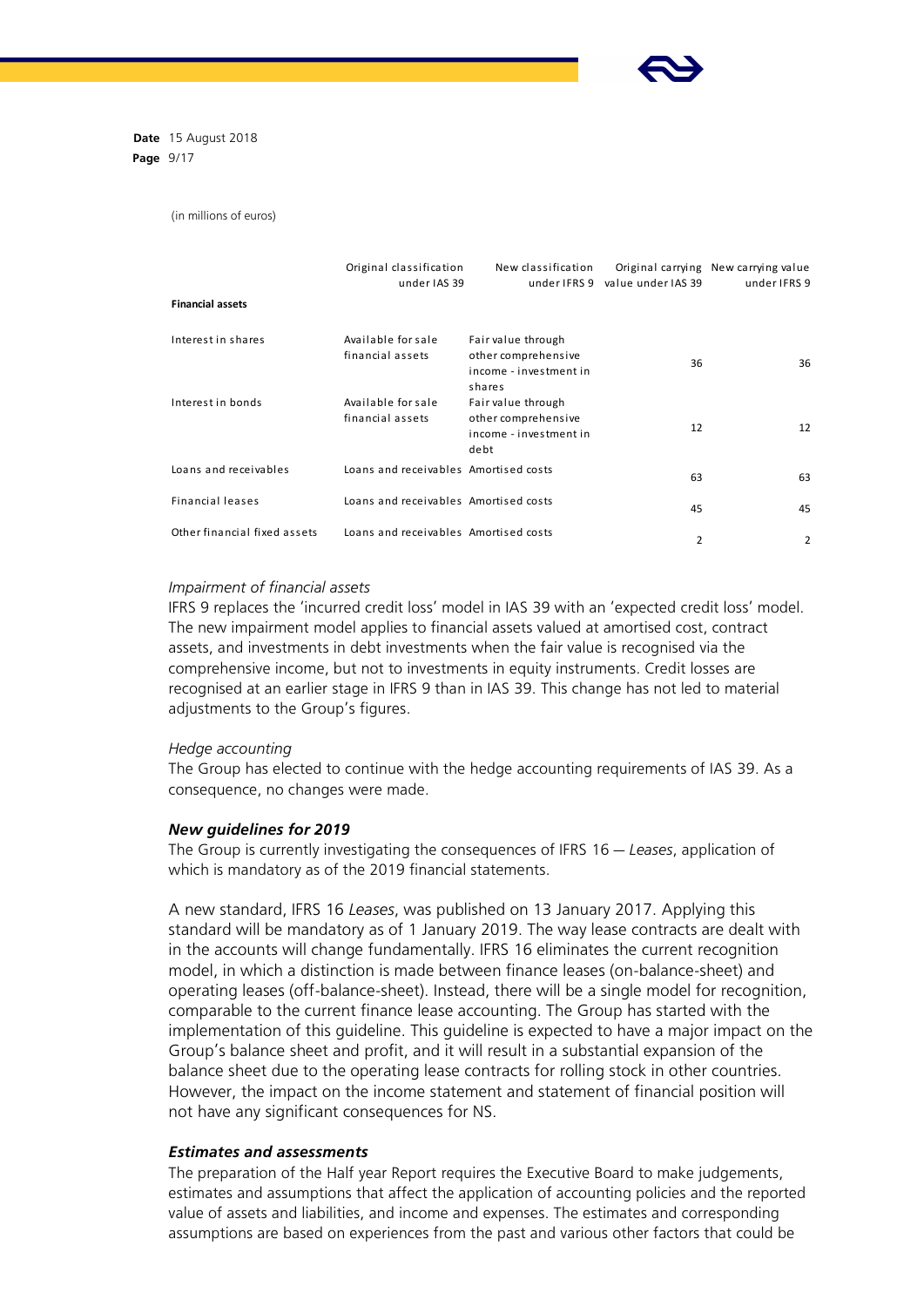

**Date** 15 August 2018 **Page** 10/17

> considered reasonable under the circumstances. The actual outcomes may differ from these estimates.

Unless stated otherwise, the key assumptions formed by the management when applying the Group's accounting policies for financial reporting while drawing up the consolidated Half year report and the key sources of estimates are consistent with the opinions and sources that were used when drawing up the consolidated financial statements for the financial year 2017.

## *Financial risk management*

The Group's objectives and policy with regard to financial risk management are the same as the objectives and policy set out in the consolidated financial statements for 2017.

# *Acquisition and sale of equity interests*

No acquisitions or sales of equity interests took place in the first six months of 2018.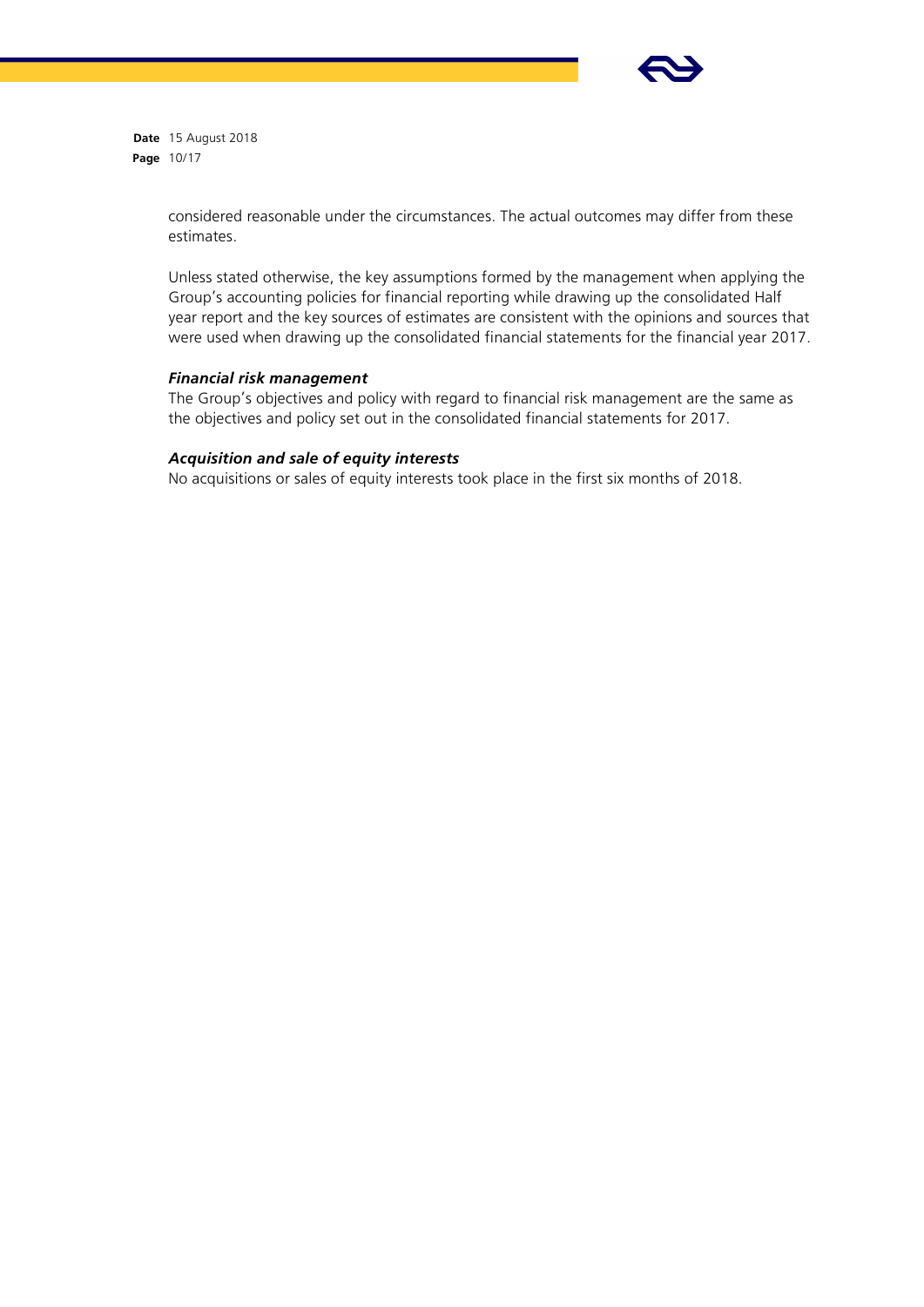

**Date** 15 August 2018 **Page** 11/17

## **Notes to the consolidated balance sheet**

#### *1) Other financial non-current assets, including investments*

The 'Other financial non-current assets, including investments' can be specified as follows:

(in millions of euros)

|                                                     |    | 30 June 2018 31 December 2017 |
|-----------------------------------------------------|----|-------------------------------|
| Other financial assets included in the fixed assets |    |                               |
| Interest in shares                                  | 36 | 36                            |
| Interest in bonds                                   | 21 | 12                            |
| Loans and receivables                               | 64 | 63                            |
| Financial leases                                    | 46 | 45                            |
| Comodity derivatives                                | 8  |                               |
| Other financial fixed assets                        | 2  |                               |
| <b>Total</b>                                        |    | 158                           |

There are no material differences between the carrying amounts and fair values of the financial assets and liabilities recognised in the statement of financial position. The interests in equity securities, bonds and commodity derivatives are measured at fair value. Cash and cash equivalents amounted to €907 million as at 30 June 2018 (€565 million as at 31 December 2017).

## *2) Shareholders equity and dividends*

The financial statements for 2017 and the profit appropriation were adopted in the shareholders' meeting of 20 March 2018. In accordance with the proposal, a sum of €16 million from the profit over the reporting period of €24 million was added to the reserves and a sum of €8 million was paid out as a dividend.

## *3) Loans and other financial liabilities, including derivatives*

The total amount in loans and other financial liabilities can be specified as follows: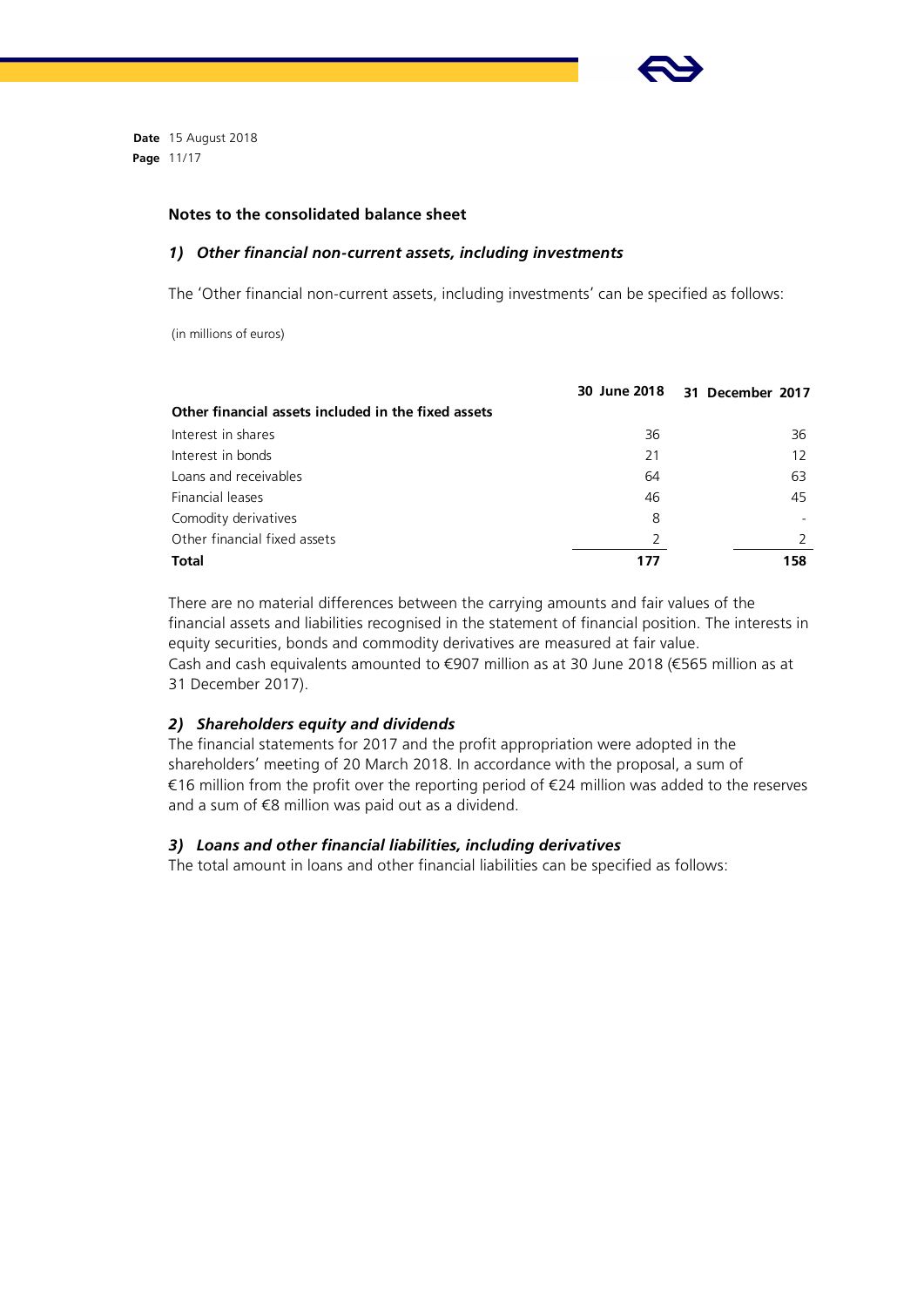**Date** 15 August 2018 **Page** 12/17

| (in millions of euros)                 | 30 June 2018   | 31 December 2017 |
|----------------------------------------|----------------|------------------|
| <b>Non-current liabilities</b>         |                |                  |
| Private and other loans                | 645            | 465              |
| Financial lease obligations            | 38             | 32               |
| Other financial obligations            | 63             | 48               |
| Interest rate swaps used for hedging   | $\overline{2}$ | 2                |
| Commodity derivatives                  |                | 4                |
| <b>Total</b>                           | 748            | 551              |
| <b>Short-term liabilities</b>          |                |                  |
| Private and other loans                | 86             | 181              |
| Commodity derivatives                  | $\overline{2}$ |                  |
| Current account financial institutions | 15             | 19               |
| <b>Total</b>                           | 103            | 201              |
| <b>Total liabilities</b>               | 851            | 752              |

When determining the value of interest swaps and commodity derivatives used for hedging, the Group uses valuation methods in which all the significant data required is derived from published market data.

## *4) Settlement of claims and irregularities*

#### *Authority for Consumers and Markets (ACM)*

In its judgement of 6 March 2015, the ACM concluded that NS had infringed Sections 67 and 71 of the Railways Act by not making a reasonable offer in the Limburg tendering process for locations for service desks, break rooms, emergency button facilities, check-in/check-out posts, energy costs, dealing with disruptions and journey information (Section 67 of the Railways Act). In addition, the ACM concluded that NS shared sensitive competitive information from Veolia and others with Abellio and Qbuzz (Section 71 of the Railways Act). On 22 May 2017, the ACM ruled that NS had acted in violation of Section 24 of the Competitive Trading Act and Section 102 of the Treaty on the Functioning of the European Union. The ACM therefore imposed a penalty of €40.95 million on NS. Based on a norm framework that the ACM itself devised, the ACM concluded that NS's offer did not satisfy the 'internal rate of return' requirement. This approach taken by the ACM is new and has farreaching consequences for the rail sector and future tenders and investments by NS. In view of this, NS lodged an objection to the decision. NS disputes the suggestion that it made a lossmaking offer in the public transport tender in Limburg. The bid also satisfied the 'internal rate of return' requirement. NS therefore disagrees with the ACM's ruling and the supporting arguments for the decision. NS has submitted a notice of objection, asking the ACM to reconsider its decision. On 29 March 2018, the ACM dismissed NS's objections. NS has lodged a (pro forma) appeal against the ruling on the objection. The penalty was paid in 2017 and charged to the income statement in 2017. Given that the outcome of the objection process is uncertain and any receivables from the ACM as a result of the objection process outcome do not satisfy the IFRS criterion of 'virtually certain', NS has not recognised any associated receivables as at 30 June 2018.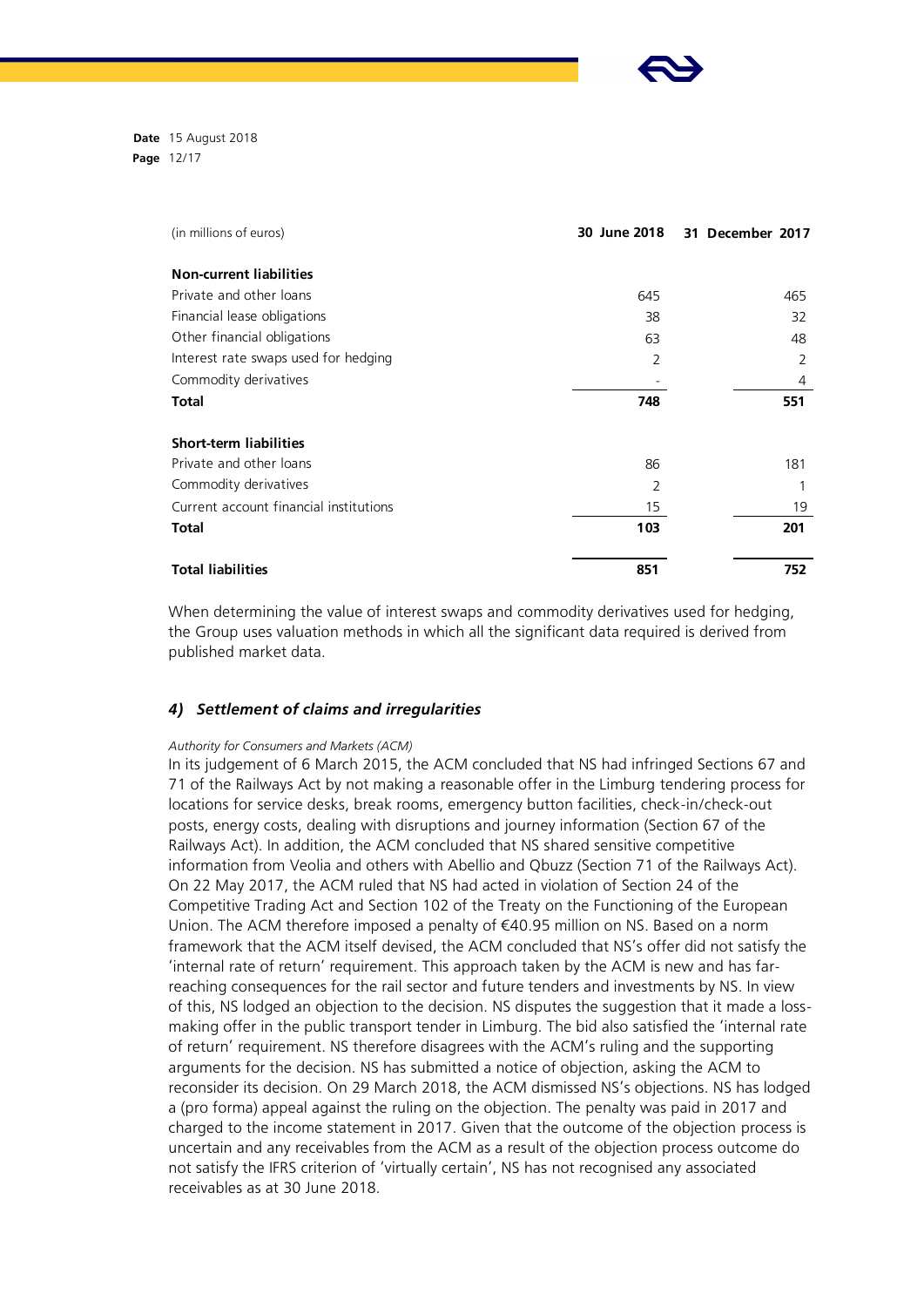

**Date** 15 August 2018 **Page** 13/17

*Public Prosecution Service*

The Public Prosecution Service (specifically, the Office for Financial, Economic and Environmental Offences in 's-Hertogenbosch) started an investigation in 2015 into possible criminal acts in connection with the tendering process for public transport in Limburg. The investigation focused on the actions and circumstances surrounding an alleged arrangement regarding the disclosure of business secrets. The suspected parties include the companies NS Groep NV, Qbuzz BV, Abellio Transport Holding BV and Abellio Nederland BV. In February 2016, NS Groep NV received the final report of the criminal investigation. The Public Prosecution Service then issued NS Groep NV with a summons. The substantive proceedings took place in the second half of 2017. On 21 December 2017, the district court of Oost-Brabant acquitted NS of two of the offences with which NS was charged and ruled that the Public Prosecution Service was not allowed to prosecute in the case of a third offence with which NS was charged.

The Public Prosecution Service has appealed against the ruling of 21 December 2017. At present, no reliable indication can be given of the outcome of this and the financial consequences (the size of any fine, out-of-court settlement etc.). As a result, no provision has been included for this.

## *Other matters*

There is an inherent risk that additional claims will follow as a result of the irregularities that have been observed. The claims mentioned above could have a material impact on the results and equity position of NS. Because the outcome cannot be reliably estimated at this point in time, no provisions have been made for this.

# *5) Off-balance-sheet liabilities*

## *Investment commitments*

At the end of June 2018, the Group had outstanding investment commitments of €1,268 million (31 December 2017: €1,437 million), primarily for purchasing rolling stock and investments in station surroundings.

# *Energy commitments in the Netherlands*

In 2014, the Group signed a ten-year contract (2015-2024) with Eneco for the supply of 'green' traction electricity for the rolling-stock fleet in the Netherlands. As at 30 June 2018, the purchasing commitments were €213 million (31 December 2017: €227 million).

# **Explanatory notes to the consolidated income statement**

# *6) Revenue/changes in profits*

The following table gives a breakdown of the revenue by transport category and geographical area.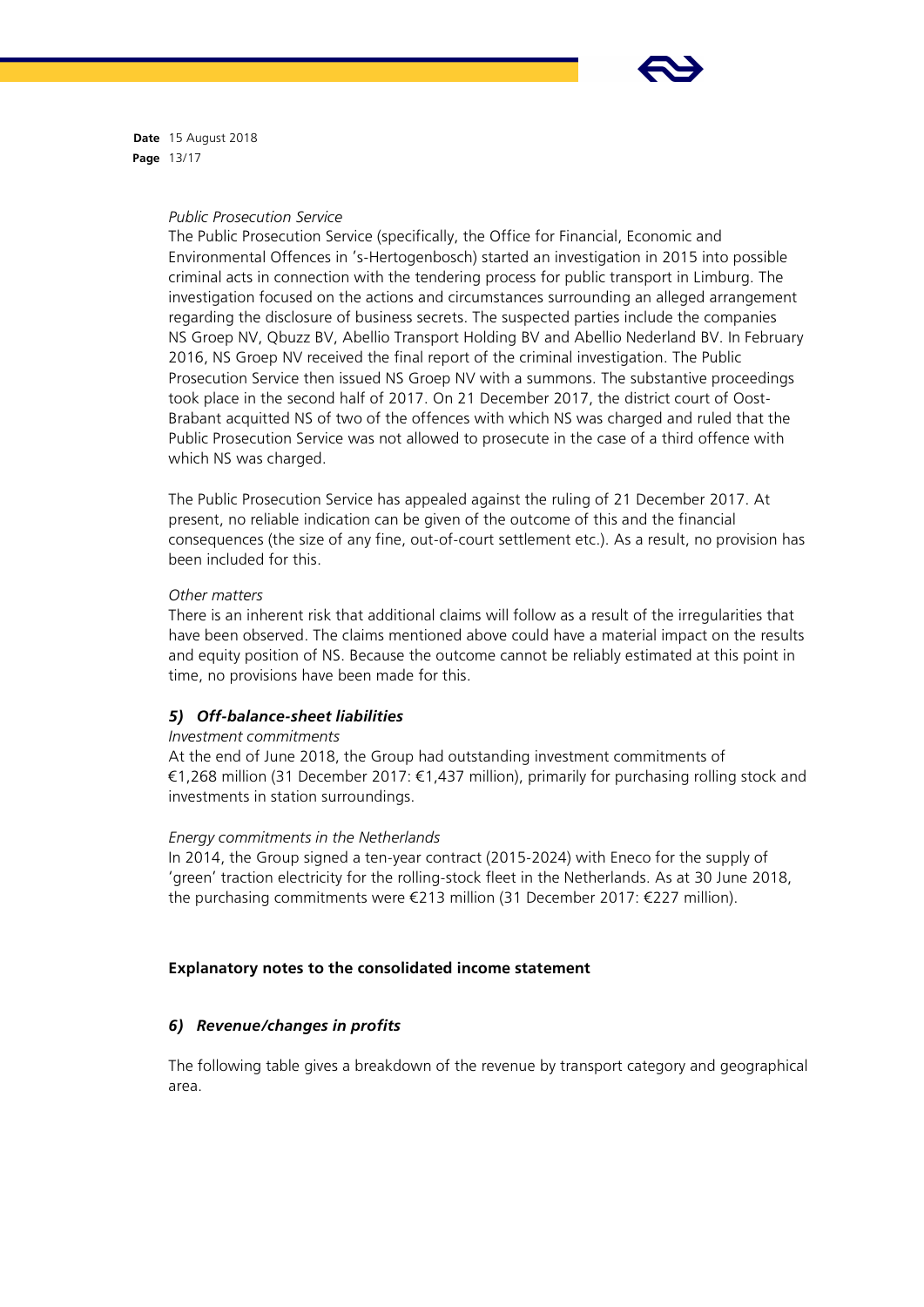**Date** 15 August 2018 **Page** 14/17

| (in millions of euros)                                   |       | first six months |  |
|----------------------------------------------------------|-------|------------------|--|
|                                                          | 2018  | 2017             |  |
| Train related transport in the Netherlands               | 1,234 | 1,197            |  |
| Bus related transport in the Netherlands                 |       | 99               |  |
| Station developement and exploitation in the Netherlands | 289   | 284              |  |
| Train related transport in the United Kingdom            | 1,072 | 723              |  |
| Bus related transport in the United Kingdom              | 108   | 109              |  |
| Train related transport in Germany                       | 168   | 117              |  |
|                                                          | 2,871 | 2.529            |  |

Revenue increased by €342 million compared with the first half of 2017 to €2,871 million in the first six months of 2018. This is largely due to the start of the West Midlands franchise in December 2017 (in the United Kingdom), the increase of our interest in WestfalenBahn from 25% to 100% as of 6 December 2017 and the start of the Emsland und Mittelland franchise (in Germany). NS disposed the Qbuzz operations (bus transport in the Netherlands) in 2017.

The loss in the first half of 2017 was largely caused by the penalty of  $\epsilon$ 40.95 million imposed by the ACM, against which NS has appealed. The Dutch passenger transport company saw a positive development in profits in the first six months of 2018, in part due to increased revenue.

Furthermore, the result for the first half of 2018 was influenced by a change in the estimation for the franchise settlement mechanism for our East Anglia franchise in the United Kingdom, which had a total negative impact on the result of €19 million. This amount comes from using an index that assumes a correlation with the growth in the number of passengers and associated revenue from passenger transport. This index gives greater growth in passenger numbers than the actual growth and the forecast growth in passenger numbers at the time of the bid for this franchise in the United Kingdom. This resulted in a higher franchise fee being claimed by the franchise authority, the Department of Transport, for the periods up to 1 January 2018. NS does not agree with this higher franchise fee and will lodge an objection.

The challenges for the future in meeting the objectives (cost savings) are as great as ever.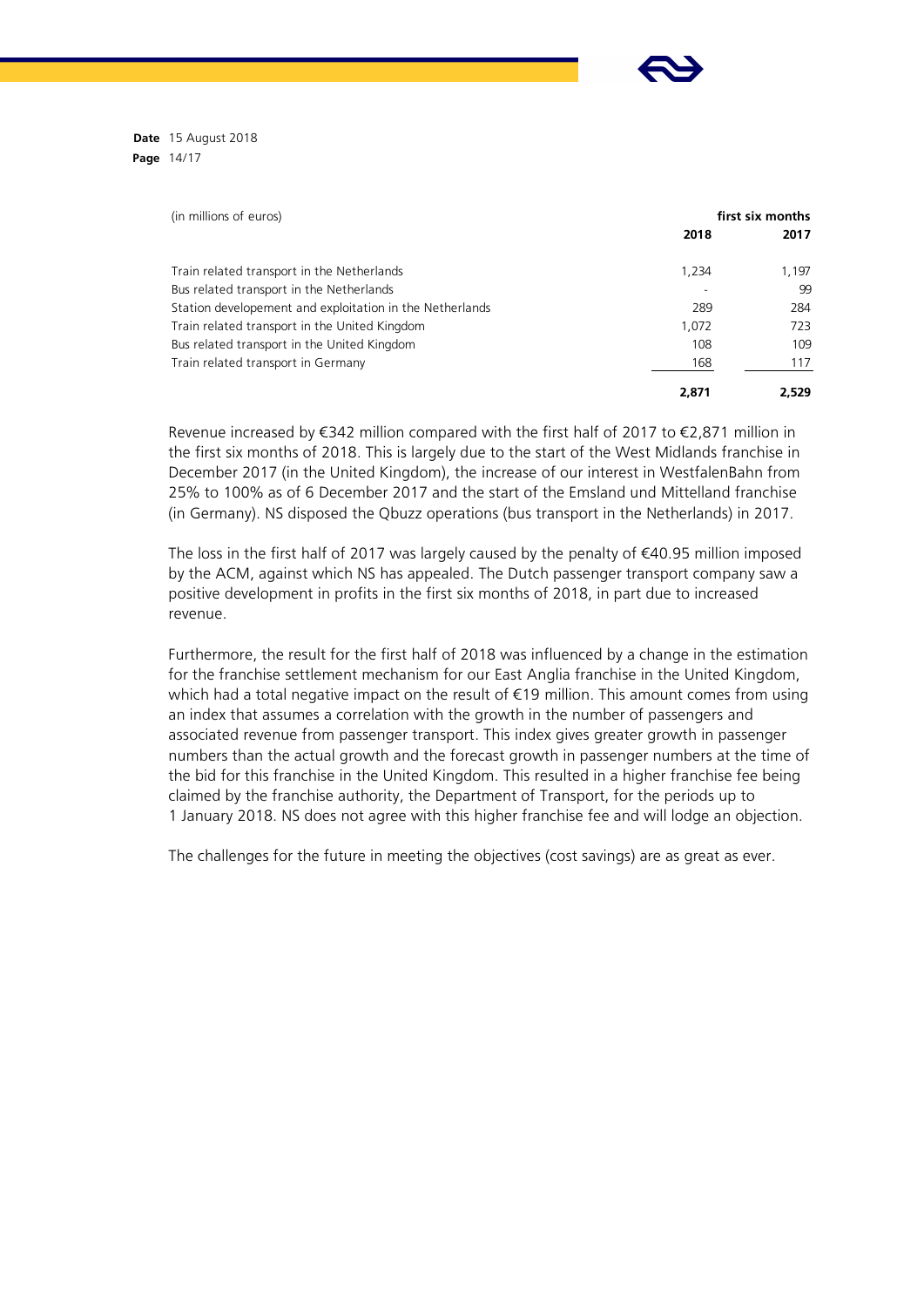

**Date** 15 August 2018 **Page** 15/17

## *7) Corporate income tax*

(in millions of euros)

|                                                                | first six months |       |
|----------------------------------------------------------------|------------------|-------|
|                                                                | 2018             | 2017  |
| Result before taxation                                         | 12               | $-13$ |
| Taxes on profits according to the Dutch tax band for corporate |                  |       |
| income tax (25% in 2018 and 2017).                             | -3               | 3     |
| Permanent differences                                          |                  | $-10$ |
| Effect of the tax rates of foreign jurisdictions               | -2               | 6     |
| Miscellaneous corrections                                      | - 1              |       |
|                                                                | -h               |       |

# *8) Seasonal effects*

Seasonal effects have no material effect on the figures.

# *9) Staff*

The average number of employees expressed in FTEs increased from 31,404 in 2017 to 33,149 in the first six months of 2018. The number as at 31 December 2017 was 33,037.

## *10) Related parties*

Transactions with related parties are conducted on an arm's-length basis.

All issued shares are held by the State of the Netherlands. One significant transaction with an enterprise that has a relationship with the State (DUO, the Dutch Education Executive Agency) is the revenue received for student railcards (€226 million in the first six months of 2018, €238 million in the first six months of 2017).

The following transactions took place with ProRail BV, an enterprise with links to the State:

- The access charge for the Dutch rail infrastructure was €157 million in the first half of 2018 (€153 million in the first half of 2017).
- For the financing of commercial facilities at stations (New Key Projects), as at 30 June 2018 NS had no undertakings to make payments to ProRail BV (€1 million as at 31 December 2017). In the first six months of 2018, €0 was paid to ProRail BV (€5 million in the first six months of 2017).

The Group has a 5.8% participating interest in EUROFIMA. The following transactions and balance-sheet positions apply for this party.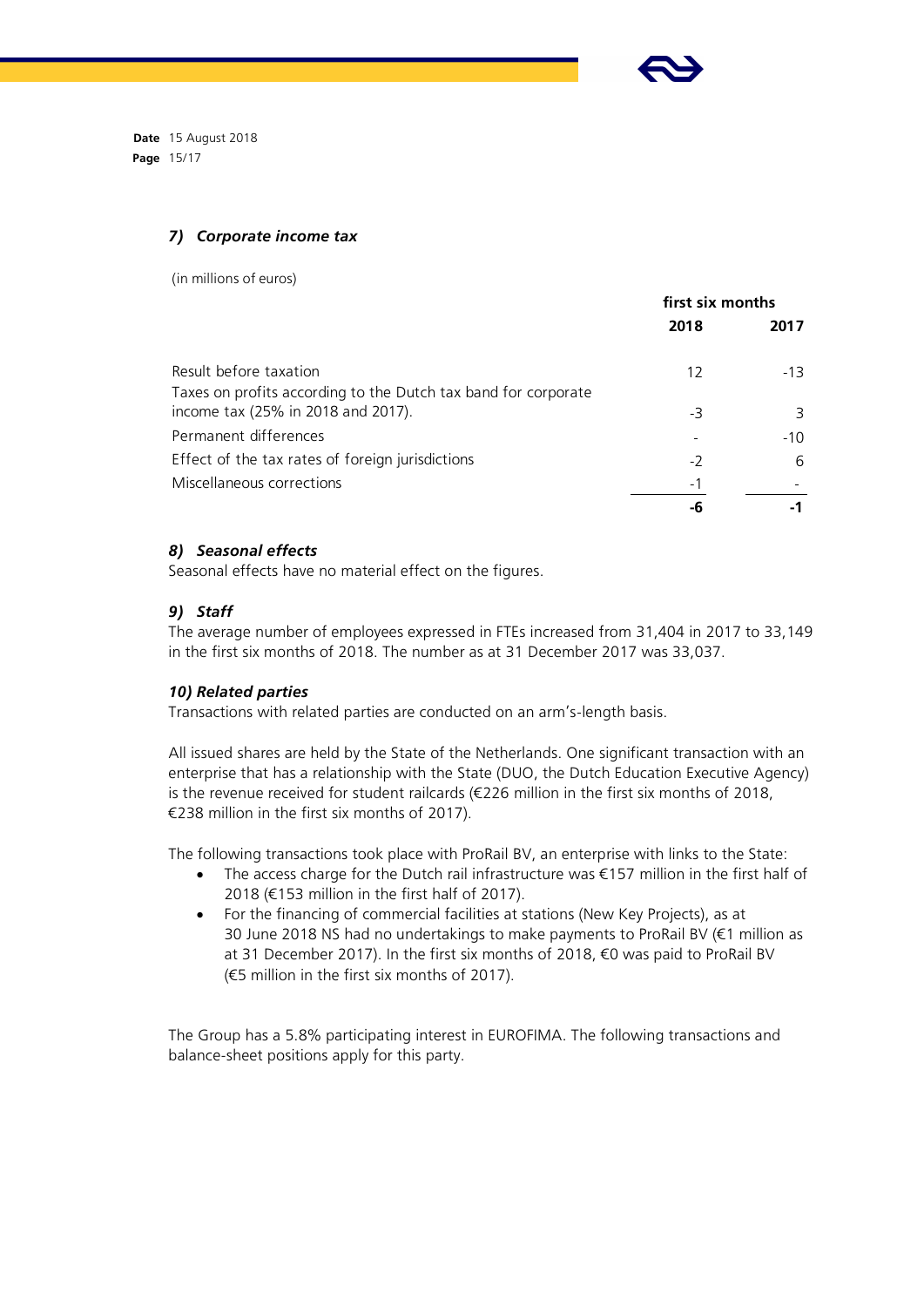

**Date** 15 August 2018 **Page** 16/17

| first half of 2018 | first half of 2017 |
|--------------------|--------------------|
|                    |                    |
|                    |                    |
| 30 June 2018       | 31 December 2017   |
|                    |                    |
| 30                 | 30                 |
|                    |                    |

There were no further significant transactions with related parties.

# **Other information**

## *Events after the balance-sheet date*

No events that require clarification took place after the balance-sheet date between 30 June 2018 and publication of this six-monthly report.

Utrecht, 15 August 2018

Executive Board

R.H.L.M. van Boxtel, CEO S.M. Zijderveld, Chief Governance, Risk & Compliance Officer H.L.L. Groenewegen, Finance Director W.E.F. Rintel, Director of Operations T.B. Smit, Director of Commerce & Development